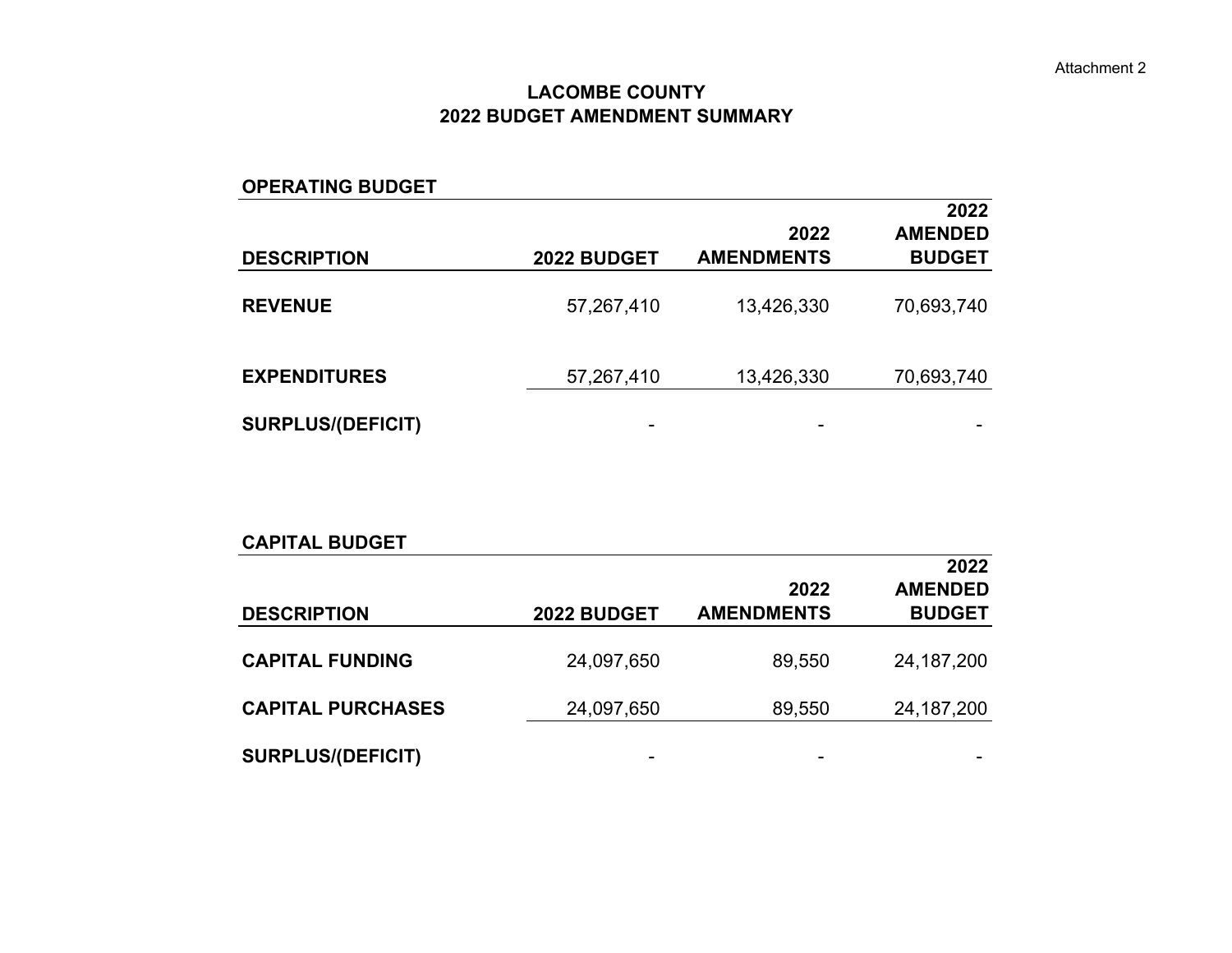### **LACOMBE COUNTY2022 BUDGET AMENDMENT**

#### **OPERATING BUDGET**

|                                                   |                                             | 2022          | 2022 AMENDED  |                 |
|---------------------------------------------------|---------------------------------------------|---------------|---------------|-----------------|
| <b>REVENUE</b>                                    | <b>DESCRIPTION</b>                          | <b>BUDGET</b> | <b>BUDGET</b> | <b>VARIANCE</b> |
| <b>Administration - Transfer from Reserve</b>     | <b>Website Upgrades</b>                     |               | 50,000        | 50,000          |
| <b>Administration - Transfer from Reserve</b>     | <b>Office Parking Lot Repairs</b>           | 35,800        | 50,000        | 14,200          |
| <b>Agriculture - Sales to Government</b>          | <b>Regional ASB Conference Registration</b> |               | 5,400         | 5,400           |
| <b>General Government</b>                         | <b>Tax Rate Stabilization Reserve</b>       | 218,890       |               | (218, 890)      |
| <b>General Government - Return on Investments</b> | <b>Interest Deferred Services Levies</b>    |               | 41,870        | 41,870          |
| <b>Operations - Transfer from Reserve</b>         | Scraper repairs - no warranty               |               | 55,000        | 55,000          |
| <b>Recreation - Sales and User Fees</b>           | <b>Parking Revenue</b>                      |               | 80,000        | 80,000          |
| <b>Recreation - Due from Government</b>           | <b>Share Sunbreaker Cove Commissionaire</b> |               | 7,140         | 7,140           |
| Taxes & Grants in Place                           | Revised Assessment (with original Tax inc)  | 32,056,730    | 32,756,440    | 699,710         |
| Taxes & Grants in Place                           | <b>Provincial Grants in Lieu Reduction</b>  |               |               |                 |
| Policing Taxes & Grants in Place                  | <b>Policing Costs Recovery</b>              | 788,310       | 802,920       | 14,610          |
| School Taxes & Grants In Place                    | <b>School Requisition</b>                   |               | 11,926,970    | 11,926,970      |
| School Taxes & Grants In Place                    | Tax Over Levy 2021                          |               | 10,790        | 10,790          |
| Seniors Taxes & Grants In Place                   | <b>Seniors Requistion</b>                   |               | 406,740       | 406,740         |
| <b>DIP Taxes &amp; Grants in Place</b>            | <b>DIP Requisition</b>                      |               | 332,790       | 332,790         |
|                                                   |                                             |               |               |                 |
| <b>TOTAL REVENUE AMENDMENTS</b>                   |                                             |               |               | 13,426,330      |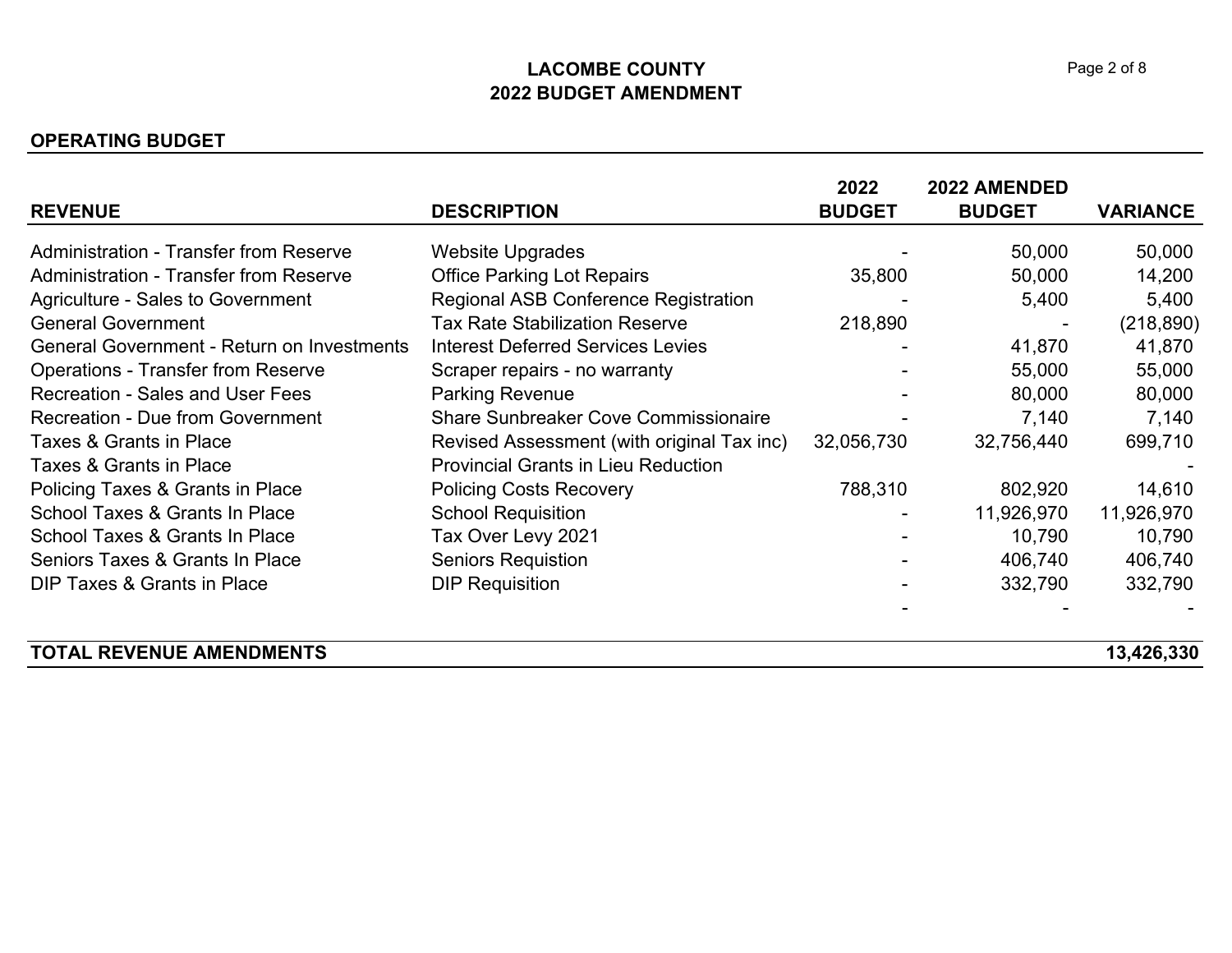### **LACOMBE COUNTY2022 BUDGET AMENDMENT**

|                                                       |                                                 | 2022          | 2022 AMENDED  |                 |
|-------------------------------------------------------|-------------------------------------------------|---------------|---------------|-----------------|
| <b>EXPENDITURES/INVENTORY</b>                         | <b>DESCRIPTION</b>                              | <b>BUDGET</b> | <b>BUDGET</b> | <b>VARIANCE</b> |
| <b>Administration - Contract Services</b>             | <b>Website Upgrades</b>                         |               | 50,000        | 50,000          |
| <b>Administration - Various</b>                       | <b>HR Staff Addition</b>                        |               | 22,460        | 22,460          |
| <b>Administration - Contract Services</b>             | <b>Office Parking Lot Repairs</b>               | 35,800        | 50,000        | 14,200          |
| Agriculture - Fuel                                    | <b>Increased Prices</b>                         | 55,920        | 71,750        | 15,830          |
| <b>Agriculture - General Services</b>                 | Hall Rental Regional ASB Conference             |               | 1,200         | 1,200           |
| Agriculture - Goods & Supplies                        | <b>Meals Regional ASB Conference</b>            |               | 4,200         | 4,200           |
| <b>Common Services - WCB</b>                          | Decrease in Premium                             | 169,690       | 103,750       | (65, 940)       |
| <b>Enforcement - Contract Services</b>                | <b>Lightcatch Crime App</b>                     |               | 7,500         | 7,500           |
| <b>Enforcement - Transfer to Government</b>           | Policing                                        | 788,310       | 802,920       | 14,610          |
| <b>General Government - Transfer to Reserves</b>      | <b>Deferred Services Levies Interest</b>        |               | 41,870        | 41,870          |
| Legislative Services - General Services               | Road Tour - Bus Rental                          |               | 1,000         | 1,000           |
| Legislative Services - Goods & Supplies               | <b>Road Tour - Meals</b>                        |               | 1,100         | 1,100           |
| <b>Operations - Fuel</b>                              | <b>Increased Prices</b>                         | 1,279,630     | 1,670,330     | 390,700         |
| <b>Operations - Professional Development</b>          | <b>Additional Training - Grader</b>             | 6,000         | 22,330        | 16,330          |
| <b>Operations - Contract Services</b>                 | <b>Repair to Surveying Equipment</b>            |               | 13,940        | 13,940          |
| <b>Operations - Contract Services</b>                 | Repair to Scraper-Awaiting Replacement          |               | 55,000        | 55,000          |
| <b>Operations - Contract Services</b>                 | <b>Line Painting Contract</b>                   | 155,000       | 169,570       | 14,570          |
| <b>Operations - Construction &amp; Mtnce Supplies</b> | <b>Bridge Decking and Guardrails</b>            |               | 18,000        | 18,000          |
| <b>Operations - Transfer to Capital</b>               | <b>Wetland Assessements &amp; Utility Moves</b> | 5,160,230     | 5,214,780     | 54,550          |
| <b>Planning - Contract Services</b>                   | Sylvan Lake Management Plan Committee           | 10,000        |               | (10,000)        |
| <b>Recreation - Various</b>                           | Costs associated with Paid Parking              | 22,140        | 81,680        | 59,540          |
| Recreation - Equipment & Furniture                    | <b>Burns Land Upgrade Fencing Material</b>      |               | 3,520         | 3,520           |
| <b>Recreation - Transfer to Government</b>            | City of Lacombe Facilty Operating Grant         | 706,720       | 731,580       | 24,860          |
| <b>Requisition - School</b>                           | <b>School Foundation Requisition</b>            |               | 11,865,420    | 11,865,420      |
| <b>Requisition - Separate School</b>                  | <b>St Thomas Aquinas Requisition</b>            |               | 70,160        | 70,160          |
| <b>Requisition - Separate School</b>                  | <b>Red Deer Catholic Requisition</b>            |               | 2,180         | 2,180           |
| <b>Requisitions - Seniors Foundation</b>              | <b>Lacombe Foundation</b>                       |               | 406,740       | 406,740         |
| Requisitions - Designated Industrial Prop             | <b>DIP Requisition</b>                          |               | 332,790       | 332,790         |
| <b>TOTAL EXPENDITURE AMENDMENTS</b>                   |                                                 |               |               | 13,426,330      |

**CHANGE IN SURPLUS/DEFICIT-**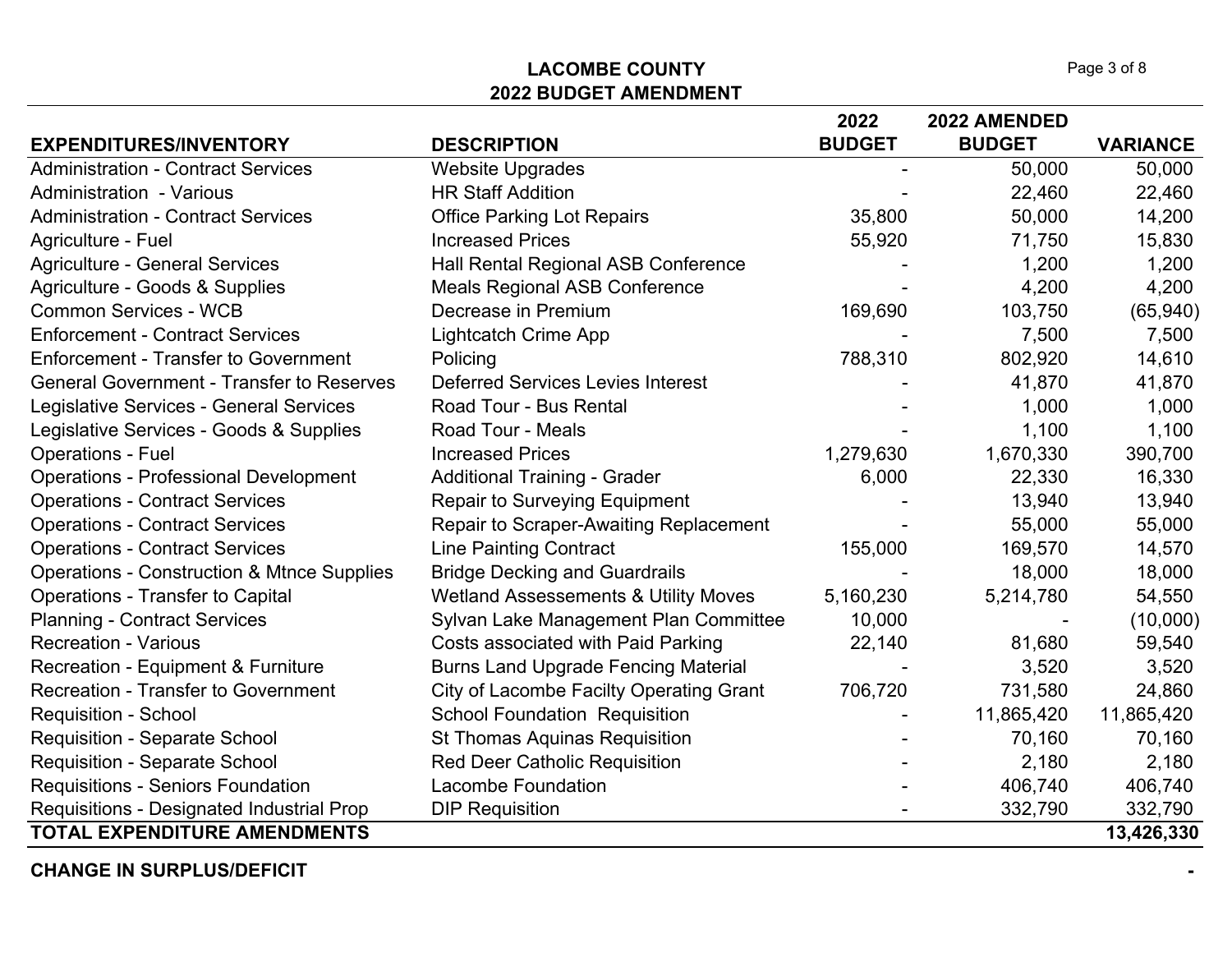### **LACOMBE COUNTY2022 BUDGET AMENDMENT**

|                                                  |                                | 2022          | 2022 AMENDED  |                 |
|--------------------------------------------------|--------------------------------|---------------|---------------|-----------------|
| <b>CAPITAL BUDGET</b>                            | <b>DESCRIPTION</b>             | <b>BUDGET</b> | <b>BUDGET</b> | <b>VARIANCE</b> |
| <b>CAPITAL FUNDING</b>                           |                                |               |               |                 |
| <b>Transfer from Operating - Tax Supported</b>   | <b>Wetland Compenstioon</b>    | 79,500        | 50,050        | (29, 450)       |
| Transfer from Operating - Tax Supported          | Power Pole Moves C4131 & C0232 |               | 84,000        | 84,000          |
| <b>Transfer from Lakeview Estates UT Reserve</b> | Generator                      |               | 35,000        | 35,000          |
|                                                  |                                |               |               |                 |
|                                                  |                                |               |               |                 |
| <b>TOTAL CAPITAL FUNDING AMENDMENTS</b>          |                                |               |               | 89,550          |
|                                                  |                                |               |               |                 |
|                                                  |                                |               |               |                 |
|                                                  |                                |               |               |                 |

| <b>CAPITAL BUDGET</b>                     | <b>DESCRIPTION</b>             | 2022<br><b>BUDGET</b> | <b>2022 AMENDED</b><br><b>BUDGET</b> | <b>VARIANCE</b> |
|-------------------------------------------|--------------------------------|-----------------------|--------------------------------------|-----------------|
| <b>CAPITAL PURCHASES</b>                  |                                |                       |                                      |                 |
| <b>Operations - Engineered Structures</b> | <b>Wetland Compenstioon</b>    | 79,500                | 50,050                               | (29, 450)       |
| <b>Operations - Engineered Structures</b> | Power Pole Moves C4131 & C0232 |                       | 84,000                               | 84,000          |
| Water - Equipment                         | Lakeview Estates Generator     |                       | 35,000                               | 35,000          |
|                                           |                                |                       |                                      |                 |
| TOTAL CAPITAL PURCHASE AMENDMENTS         |                                |                       |                                      | 89,550          |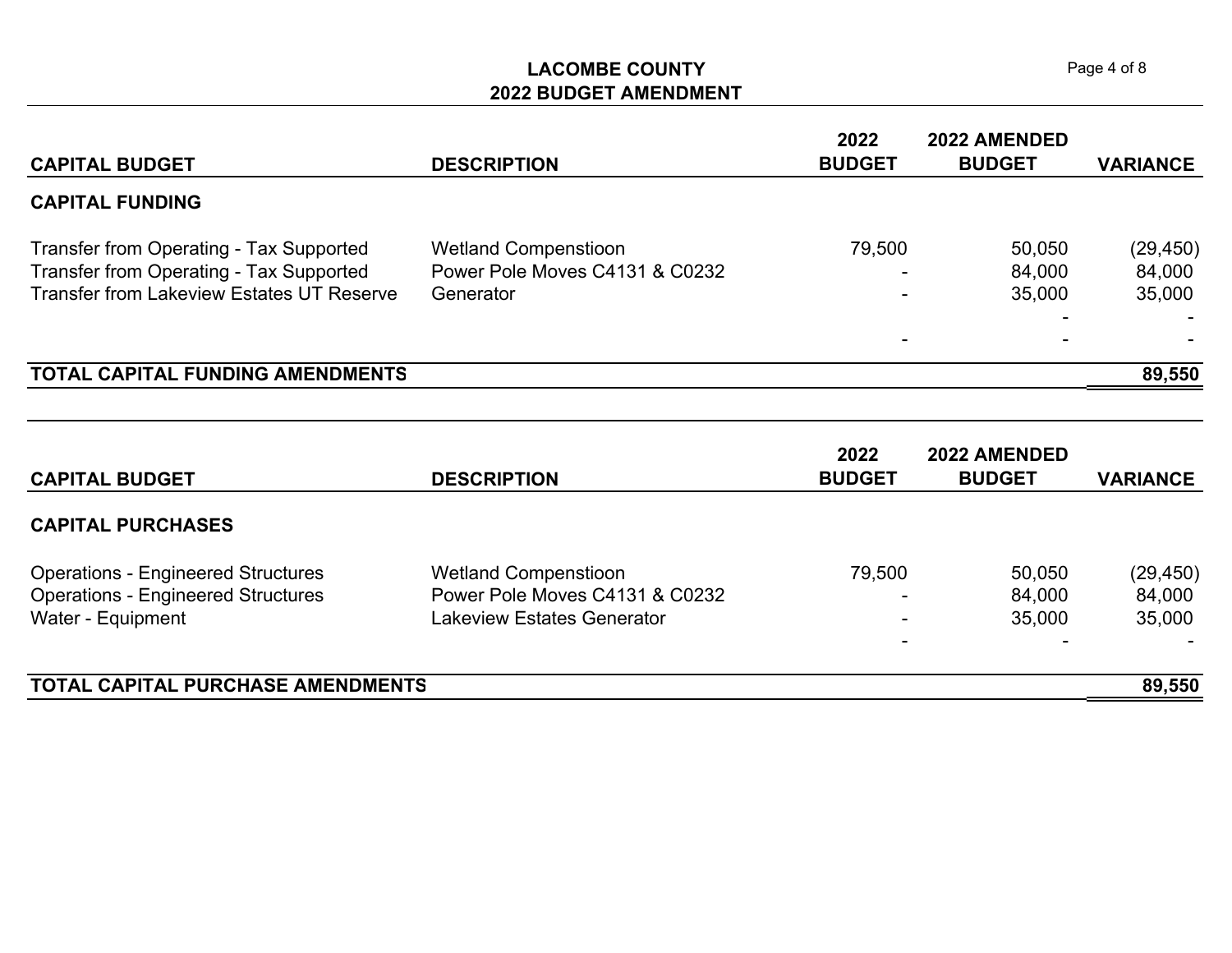# **OPERATING BUDGET 2022**



|                                                     |                | 2021 Budget 2022 Budget | % Variance |
|-----------------------------------------------------|----------------|-------------------------|------------|
| AGRICULTURAL DEVELOPMENT                            | 148,990        | 168,890                 | 13.36%     |
| <b>ENVIRONMENTAL SERVICES</b>                       | 61,750         | 62,250                  | 0.81%      |
| <b>FISCAL SERVICES</b>                              | 12,460,850     | 12,677,290              | 1.74%      |
| <b>GENERAL GOVERNMENT SERVICES</b>                  | 34,993,190     | 36,361,760              | 3.91%      |
| PLANNING & DEVELOPMENT                              | 1,592,000      | 1,686,560               | 5.94%      |
| PROTECTIVE SERVICES                                 | 839,370        | 884,750                 | 5.41%      |
| PUBLIC HEALTH & WELFARE                             | 315,650        | 305,650                 | $-3.17%$   |
| RECREATION AND CULTURE                              | 2,523,280      | 921,160                 | $-63.49%$  |
| <b>TRANSPORTATION SERVICES</b>                      | 14,231,620     | 13,087,580              | $-8.04%$   |
| <b>WASTE MANAGEMENT</b>                             | 50,940         | 51,440                  | 0.98%      |
| <b>WASTEWATER TREATMENT &amp; DISPOSAL</b>          | 909,420        | 2,250,500               | 147.47%    |
| WATER SUPPLY & DISTRIBUTION                         | 752,500        | 2,235,910               | 197.13%    |
| <b>TOTAL REVENUE</b>                                | 68,879,560     | 70,693,740              | 2.63%      |
|                                                     |                |                         |            |
| LESS: EDUCATION, SENIORS & DI PROPERTY TAXATION     | (12, 460, 850) | (12,677,290)            | 1.74%      |
| TOTAL REVENUE EXCLUDING REQUISITIONS                | 56,418,710     | 58,016,450              | 2.83%      |
|                                                     |                |                         |            |
| AGRICULTURAL DEVELOPMENT                            | 1,167,140      | 1,261,960               | 8.12%      |
| <b>ENVIRONMENTAL SERVICES</b>                       | 121,970        | 134,100                 | 9.95%      |
| <b>FISCAL SERVICES</b>                              | 12,460,850     | 12,677,290              | 1.74%      |
| <b>GENERAL GOVERNMENT SERVICES</b>                  | 6,828,100      | 6,835,860               | 0.11%      |
| PLANNING & DEVELOPMENT                              | 2,482,030      | 2,629,470               | 5.94%      |
| PROTECTIVE SERVICES                                 | 3,783,370      | 4,119,530               | 8.89%      |
| PUBLIC HEALTH & WELFARE                             | 484,940        | 474,480                 | $-2.16%$   |
| RECREATION AND CULTURE                              | 6,467,620      | 4,717,630               | $-27.06%$  |
| <b>TRANSPORTATION SERVICES</b>                      | 31,116,660     | 30,433,360              | $-2.20%$   |
| <b>WASTE MANAGEMENT</b>                             | 811,080        | 822,980                 | 1.47%      |
| <b>WASTEWATER TREATMENT &amp; DISPOSAL</b>          | 871,340        | 2,346,840               | 169.34%    |
| <b>WATER SUPPLY &amp; DISTRIBUTION</b>              | 2,310,430      | 3,719,640               | 60.99%     |
| <b>TOTAL EXPENSES</b>                               | 68,905,530     | 70,173,140              | 1.84%      |
|                                                     |                |                         |            |
| <b>INVENTORY USAGE FOR OPERATING</b>                | (3,677,600)    | (3,344,420)             | $-9.06%$   |
| <b>INVENTORY PURCHASES</b>                          | 3,651,630      | 3,865,020               | 5.84%      |
| <b>ADJUSTED EXPENSE TOTAL</b>                       | 68,879,560     | 70,693,740              | 2.63%      |
| LESS: EDUCATION, SENIORS & DI PROPERTY REQUISITIONS | (12, 460, 850) | (12, 677, 290)          | 1.74%      |
| TOTAL EXPENSES EXCLUDING EDUCATION REQUISITION      | 56,418,710     | 58,016,450              | 2.83%      |
|                                                     |                |                         |            |
| CUDDLUC/DEEICIT                                     |                |                         |            |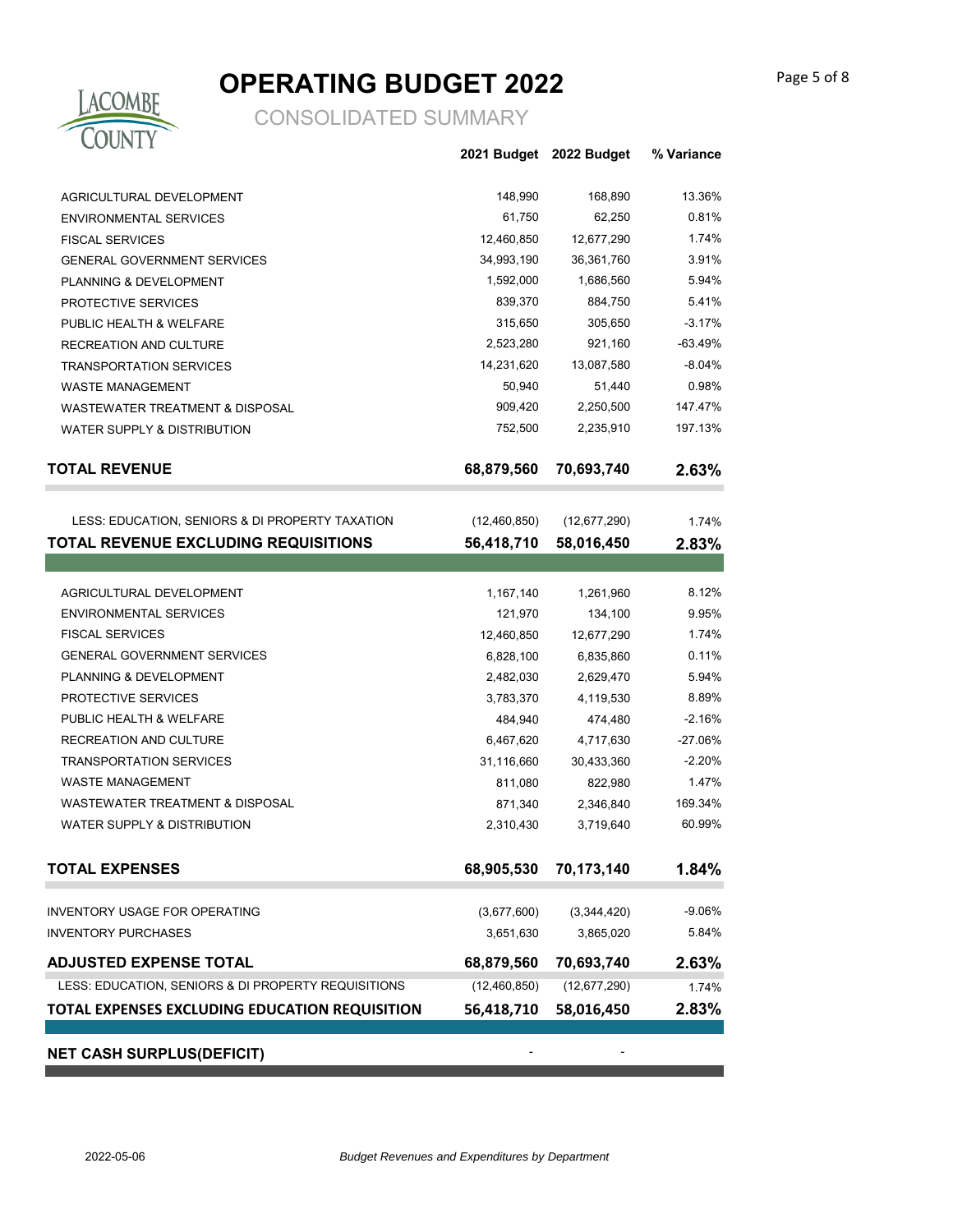

## **CAPITAL BUDGET 2022**

| <b>Description</b>                                                     | <b>Cost Price</b> | <b>Trade In</b><br><b>Sales</b> | <b>Total</b><br>Cost |
|------------------------------------------------------------------------|-------------------|---------------------------------|----------------------|
|                                                                        |                   |                                 |                      |
| <b>ADMINISTRATIVE SERVICES</b>                                         |                   |                                 |                      |
| <b>Multifunction Printer</b>                                           | 15,000            |                                 | 15,000               |
| Questica Budget                                                        | 20,000            |                                 | 20,000               |
| Records Management Program                                             | 191,310           |                                 | 191,310              |
| <b>Financial Software</b>                                              | 33,980            |                                 | 33,980               |
| <b>Sub-Total</b>                                                       | 260,290           |                                 | 260,290              |
| <b>AGRICULTURE</b>                                                     |                   |                                 |                      |
| <b>Massey Ferguson Tractor</b>                                         | 151,430           | 86,500                          | 64,930               |
| <b>Massey Ferguson Tractor</b>                                         | 151,430           | 86,500                          | 64,930               |
| <b>Massey Ferguson Tractor</b>                                         | 151,430           | 86,500                          | 64,930               |
| <b>Massey Ferguson Tractor</b>                                         | 151,430           | 86,500                          | 64,930               |
| Light Duty Truck (from UT Dept)                                        | 3,700             | 1,500                           | 2,200                |
| <b>Sub-Total</b>                                                       | 609,420           | 347,500                         | 261,920              |
|                                                                        |                   |                                 |                      |
| <b>FIRE PROTECTION SERVICES</b>                                        |                   |                                 |                      |
| Alix - Thermal Imaging Camera<br><b>Alix - Monitor Nozzle</b>          | 8,400             |                                 | 8,400                |
| Alix - Tender                                                          | 3,600             |                                 | 3,600                |
|                                                                        | 375,000           | 10,000                          | 365,000              |
| <b>Bentley - Extrication Equipment</b><br><b>Bentley - Rescue Boat</b> | 50,000<br>8,500   |                                 | 50,000               |
|                                                                        | 375,000           |                                 | 8,500<br>365,000     |
| <b>Bentley - Tender</b>                                                | 8,400             | 10,000                          | 8,400                |
| Clive - Thermal Imaging Camera<br>Clive - Rescue                       | 400,000           | 10,000                          | 390,000              |
| Lacombe-Thermal Imaging Camera                                         | 14,000            |                                 | 14,000               |
|                                                                        |                   |                                 |                      |
| <b>Sub-Total</b>                                                       | 1,242,900         | 30,000                          | 1,212,900            |
| <b>PEACE OFFICER SERVICES</b>                                          |                   |                                 |                      |
| <b>Light Duty Truck</b>                                                | 67,400            | 40,340                          | 27,060               |
| <b>Sub-Total</b>                                                       | 67,400            | 40,340                          | 27,060               |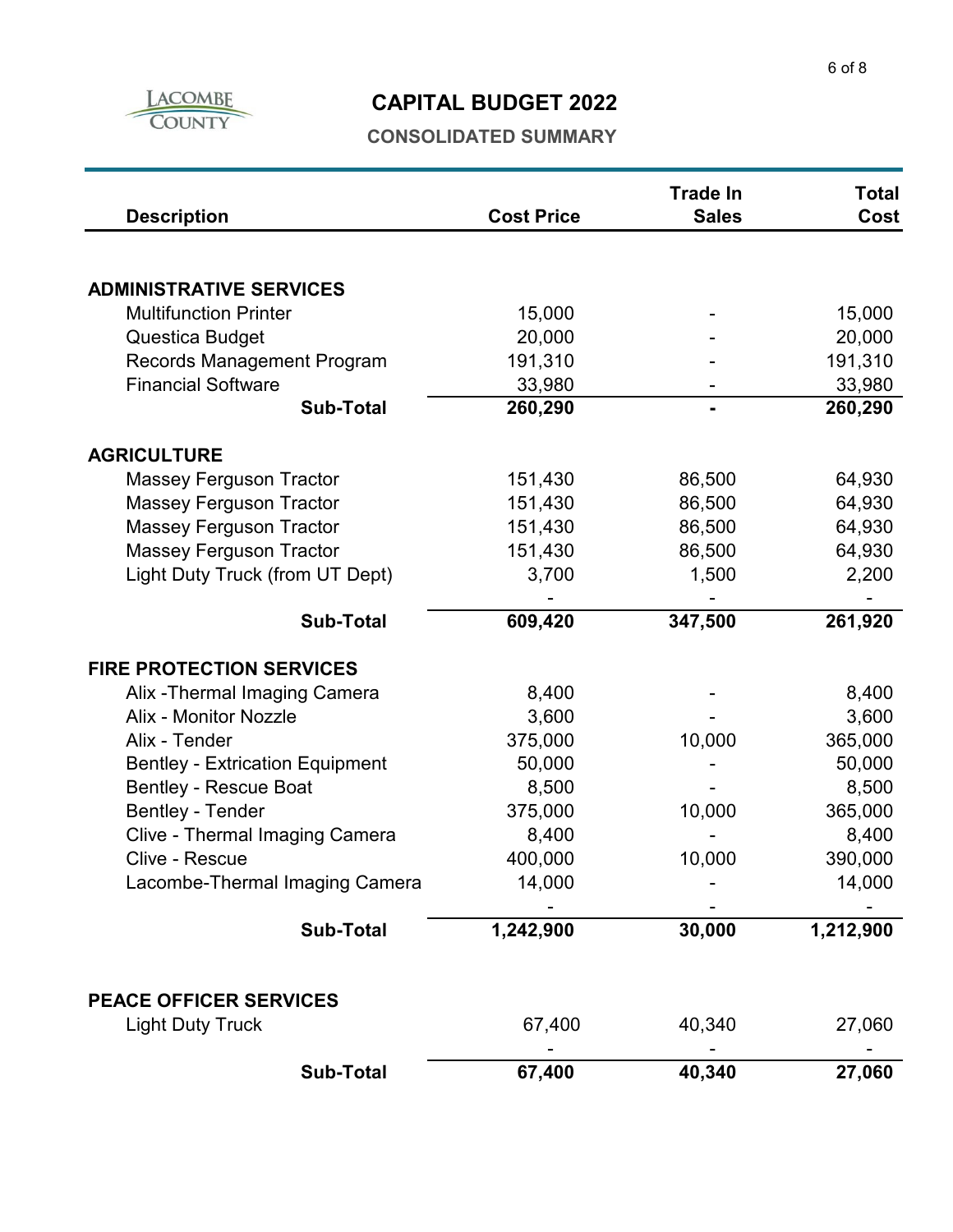

### **CAPITAL BUDGET 2022**

| <b>Description</b>                     | <b>Cost Price</b> | <b>Trade In</b><br><b>Sales</b> | <b>Total</b><br>Cost |
|----------------------------------------|-------------------|---------------------------------|----------------------|
| <b>RECREATION SERVICES</b>             |                   |                                 |                      |
| Sunbreaker Cove Bathroom               | 67,750            |                                 | 67,750               |
|                                        |                   |                                 |                      |
| <b>Sub-Total</b>                       | 67,750            |                                 | 67,750               |
| <b>UTILITY SERVICES</b>                |                   |                                 |                      |
| <b>Light Duty Truck</b>                | 30,560            | 3,700                           | 26,860               |
| <b>Mirror Utility Upgrades</b>         | 43,000            |                                 | 43,000               |
| <b>Lakeview Estates Upgrades</b>       | 7,000             |                                 | 7,000                |
| <b>Lakeview Estates Generator</b>      | 35,000            |                                 | 35,000               |
| <b>Sub-Total</b>                       | 115,560           | 3,700                           | 111,860              |
| <b>OPERATIONS</b>                      |                   |                                 |                      |
| 870G Grader                            | 480,000           | 145,000                         | 335,000              |
| 870G Grader                            | 480,000           | 125,000                         | 355,000              |
| 870G Grader                            | 480,000           | 145,000                         | 335,000              |
| 872 Grader                             | 530,000           | 165,000                         | 365,000              |
| 14M Grader                             | 790,000           | 265,000                         | 525,000              |
| 627K Scraper                           | 1,350,000         | 400,000                         | 950,000              |
| <b>Komatsu Dozer</b>                   | 900,000           | 250,000                         | 650,000              |
| <b>Komatsu Dozer</b>                   | 900,000           | 275,000                         | 625,000              |
| Komatsu Loader                         | 300,000           | 65,000                          | 235,000              |
| <b>Gravel Trailer</b>                  | 60,000            | 6,000                           | 54,000               |
| <b>Gravel Converter</b>                | 40,000            | 4,000                           | 36,000               |
| <b>Light Duty Truck</b>                | 45,000            | 3,000                           | 42,000               |
| <b>Light Duty Truck</b>                | 45,000            | 3,000                           | 42,000               |
| <b>Land Acquisition - Roads</b>        |                   |                                 |                      |
| <b>Engineered Structures - Roads</b>   | 12,624,880        |                                 | 12,624,880           |
| <b>Engineered Structures - Bridges</b> | 2,799,000         |                                 | 2,799,000            |
| <b>Sub-Total</b>                       | 21,823,880        | 1,851,000                       | 19,972,880           |
| <b>TOTAL CAPITAL</b>                   | 24, 187, 200      | 2,272,540                       | 21,914,660           |